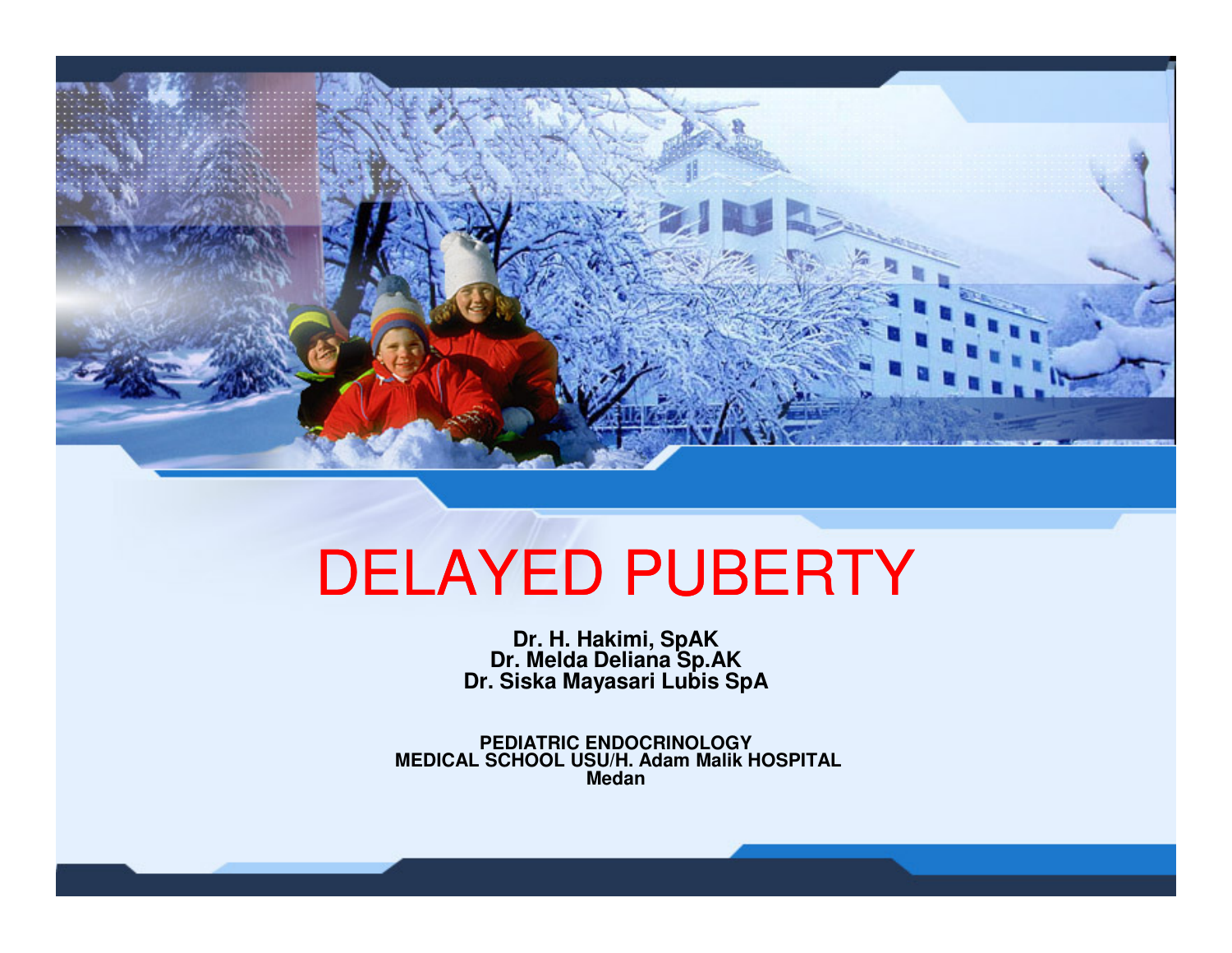

## **Defenition**

- Delayed puberty if puberty signs are absent :
	- **Male : 14 yrs old**
	- $\mathcal{L}_{\mathcal{A}}$  , and the set of  $\mathcal{L}_{\mathcal{A}}$ **Female : 13 yrs old**
- Classification
	- **hypergonadotrophic hypogonadism**
	- hynnannadatranhic hynnanadien **hypogonadotrophic hypogonadism**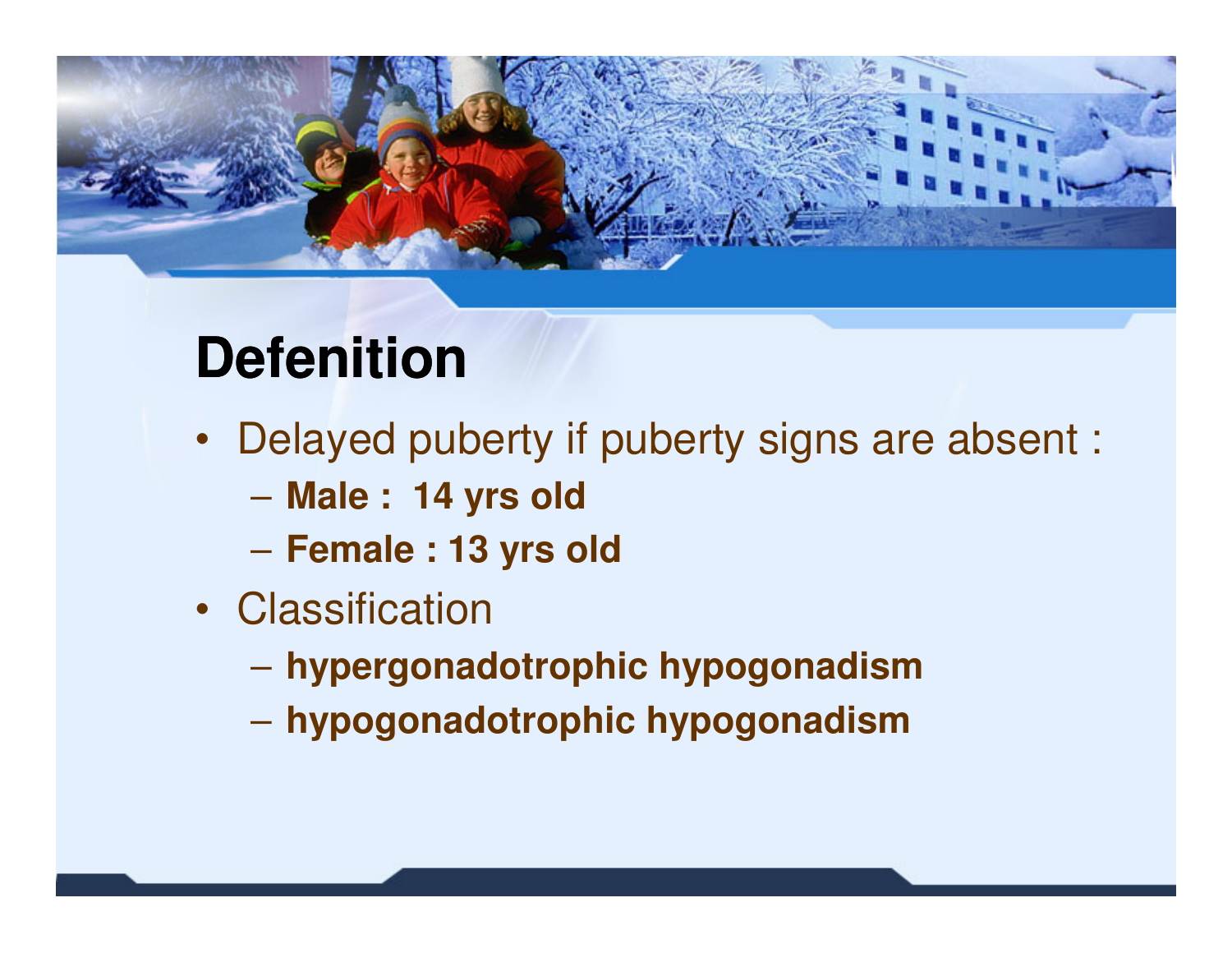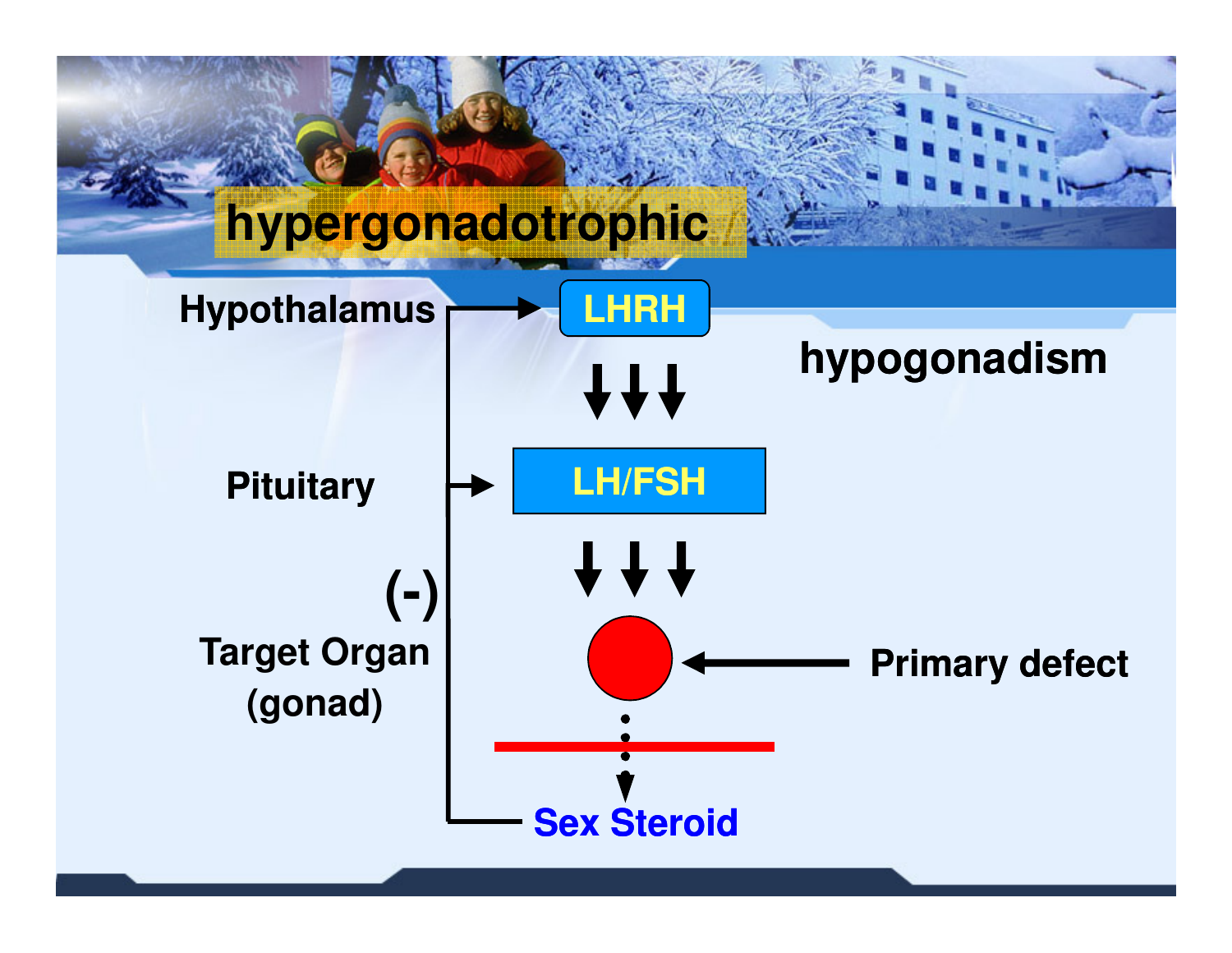

#### **Hypergonadotrophic hypogonadism**

- **With chromosomal disorder**
	- **Dysgenesis gonad**
		- Sindrom Turner
		- Pure gonadal dysgenesis
	- –**Sindrom Klinefelter**
	- –**Androgen Insensitivity Syndrome \***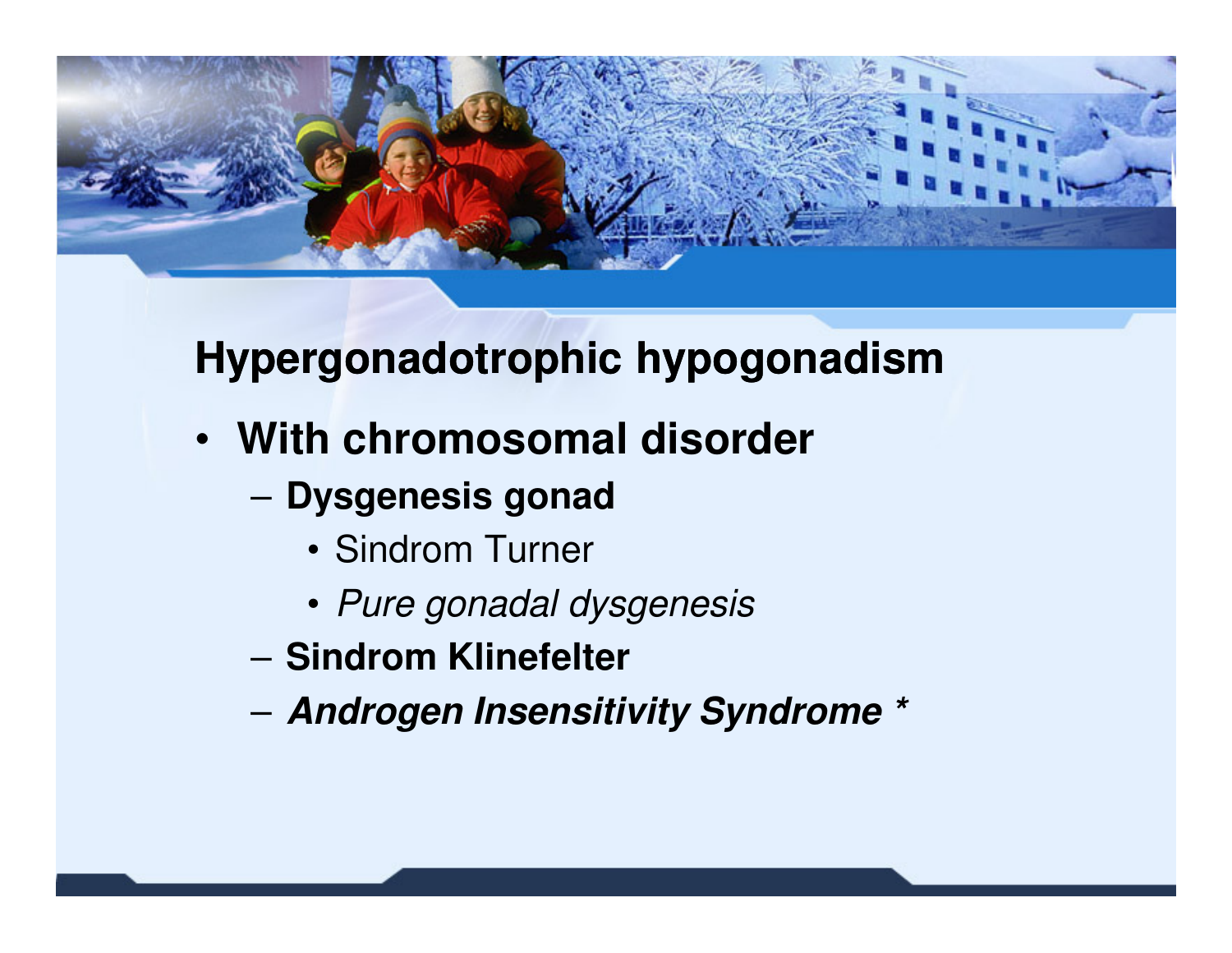

### Turner Syndrome



- • 45,XO, mosaic (45,XO/46,XX etc)
- •1:2500 live birth (Ε)
- dismorphic : web neck, shield •chest, heart disorder etc
- • Main complaint: puberty and growth disorders (final height 142 cm)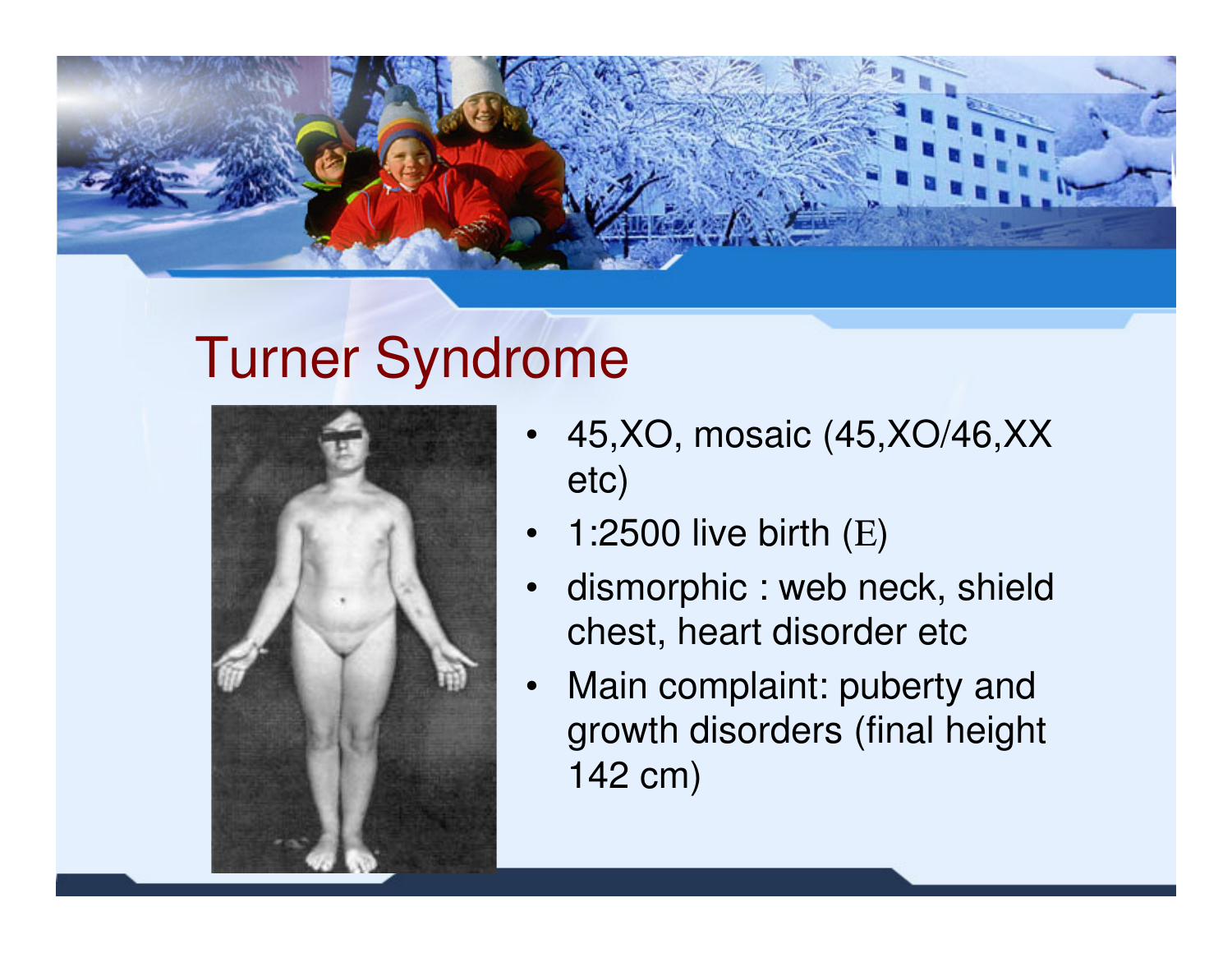

### **Hypergonadotrophic hypogonadism**

- **Without chromosomal disorder**
	- – **congenital**
		- adrenal steroid biosynthesis disorder (P450c17,P450scc,3βHSD) and gonad (17-KS, P450 aromatase)
		- anorchia, ovary resistant syndrome, LH resistance
	- – **acquired**
		- radiation, chemotherapy, autoimune process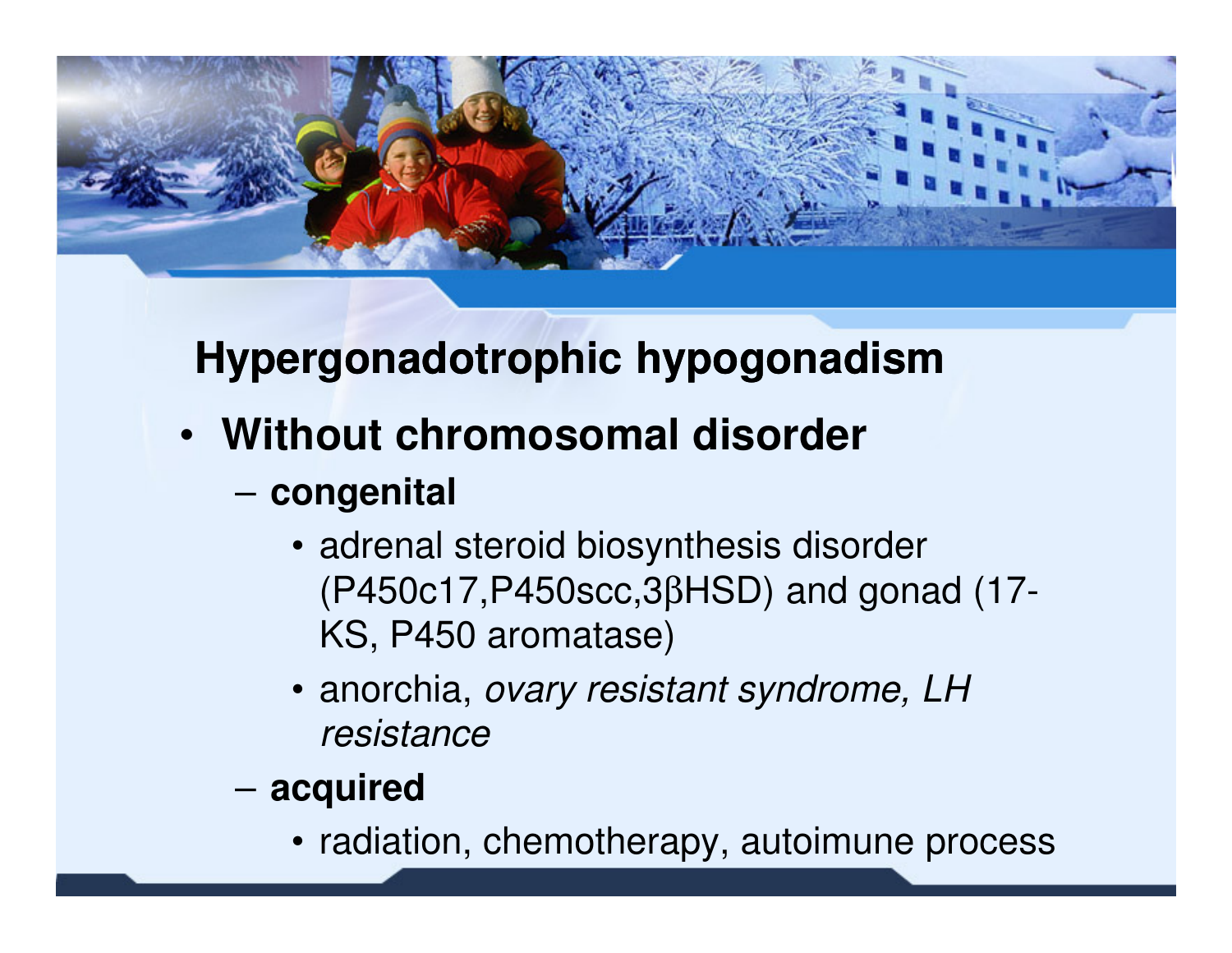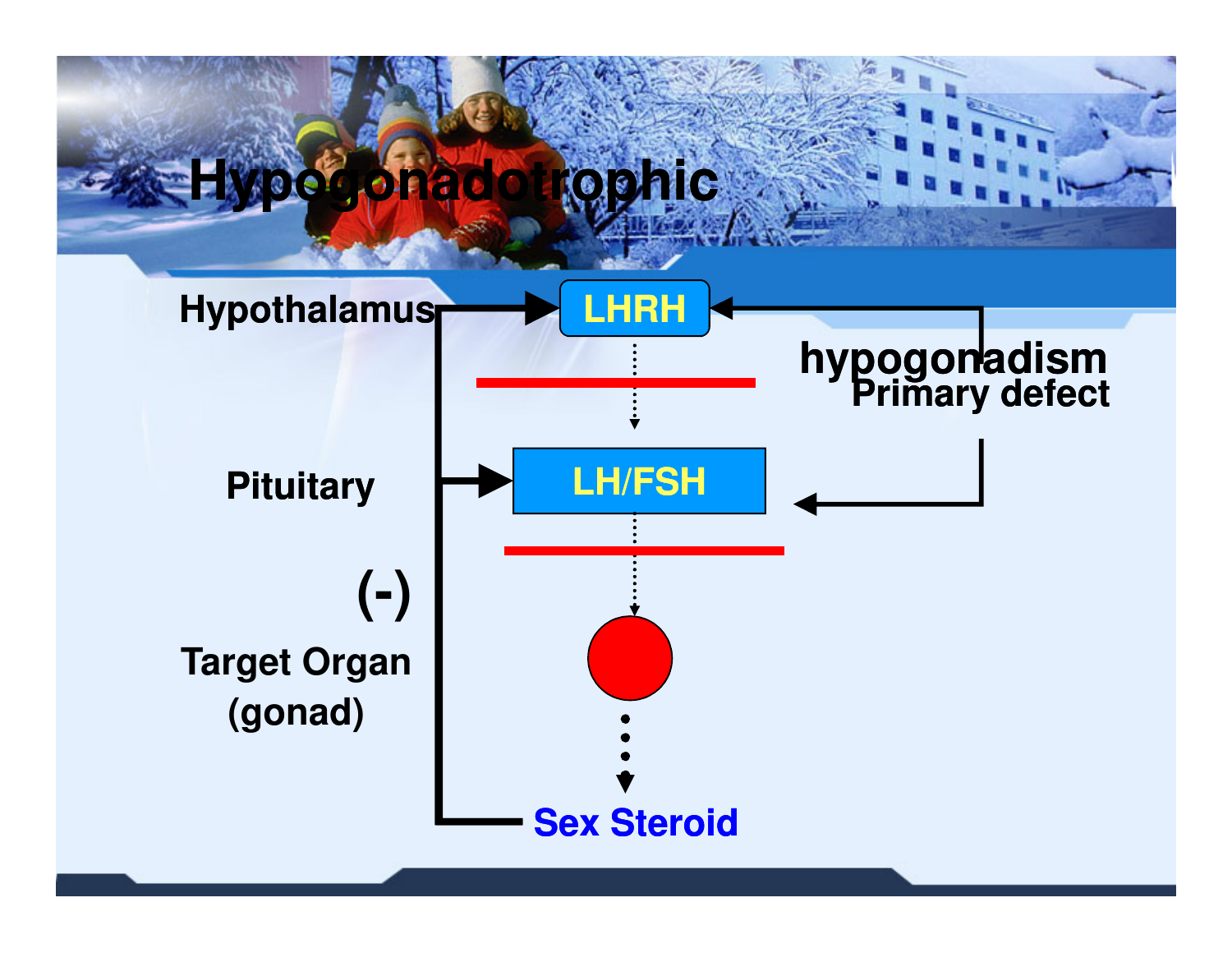

#### **Hypogonadotrophic hypogonadism**

- **Constitutional delay** (frequent etiology of delayed •puberty)
- **CNS disorders**
	- Tumor (crani **Tumor (craniopharyngioma, germinoma, optic glioma, histiocytosis X)**
	- **Structural (mid line defect)**
	- **Kallmann syndrome**
	- **hypopituitarism idiopathic**
	- **post radiation, chemoterapy inflamation, infiltration hemosiderosis)**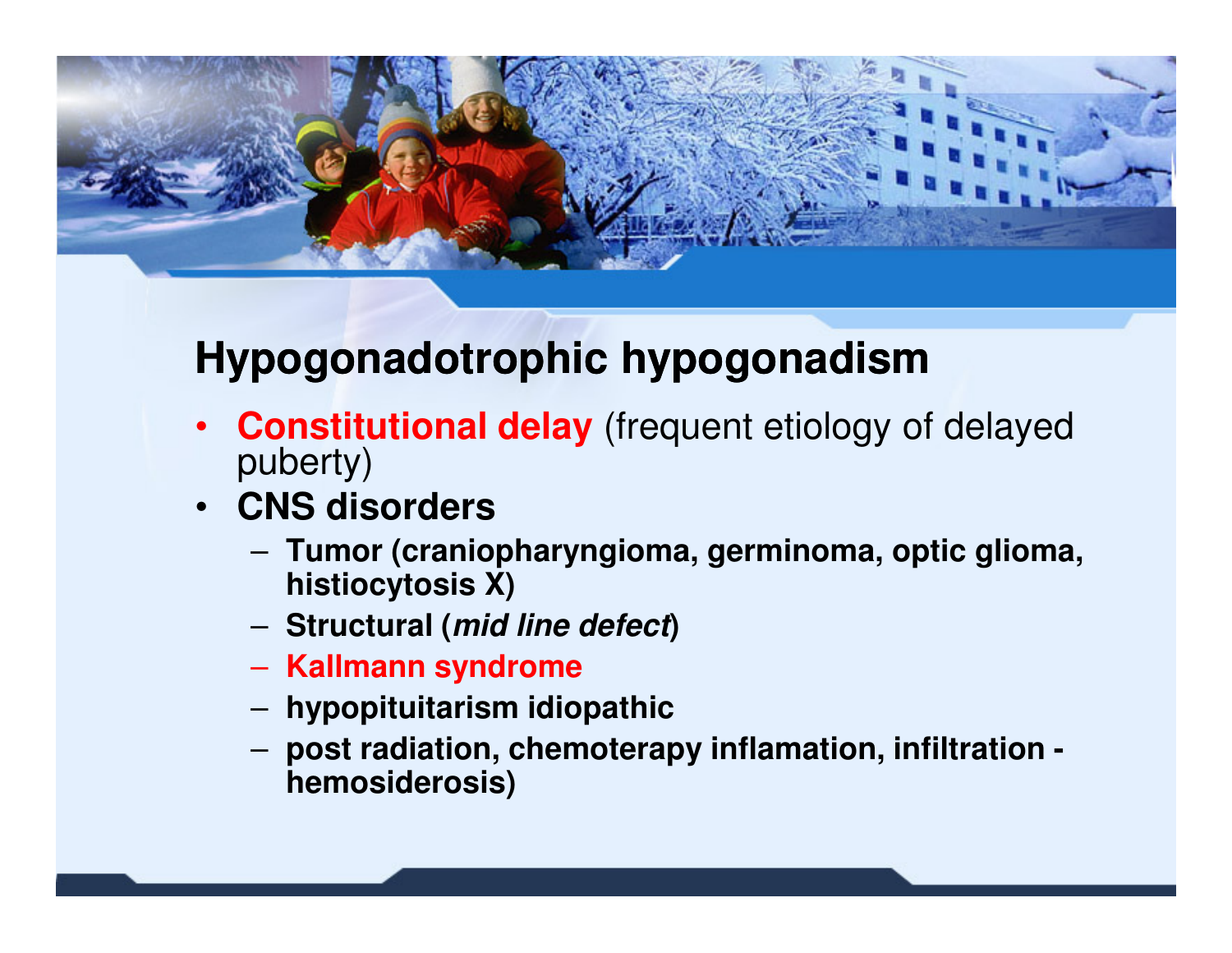

#### **Hypogonadotrophic hypogonadism**

- **Chronic**
	- **endocrine, malnutrition/anorexia nervosa, systemic disorder**
- **Excessive physical activity**
- **Sindromes**

Prader-Willi; Laurence-Moon-Biedl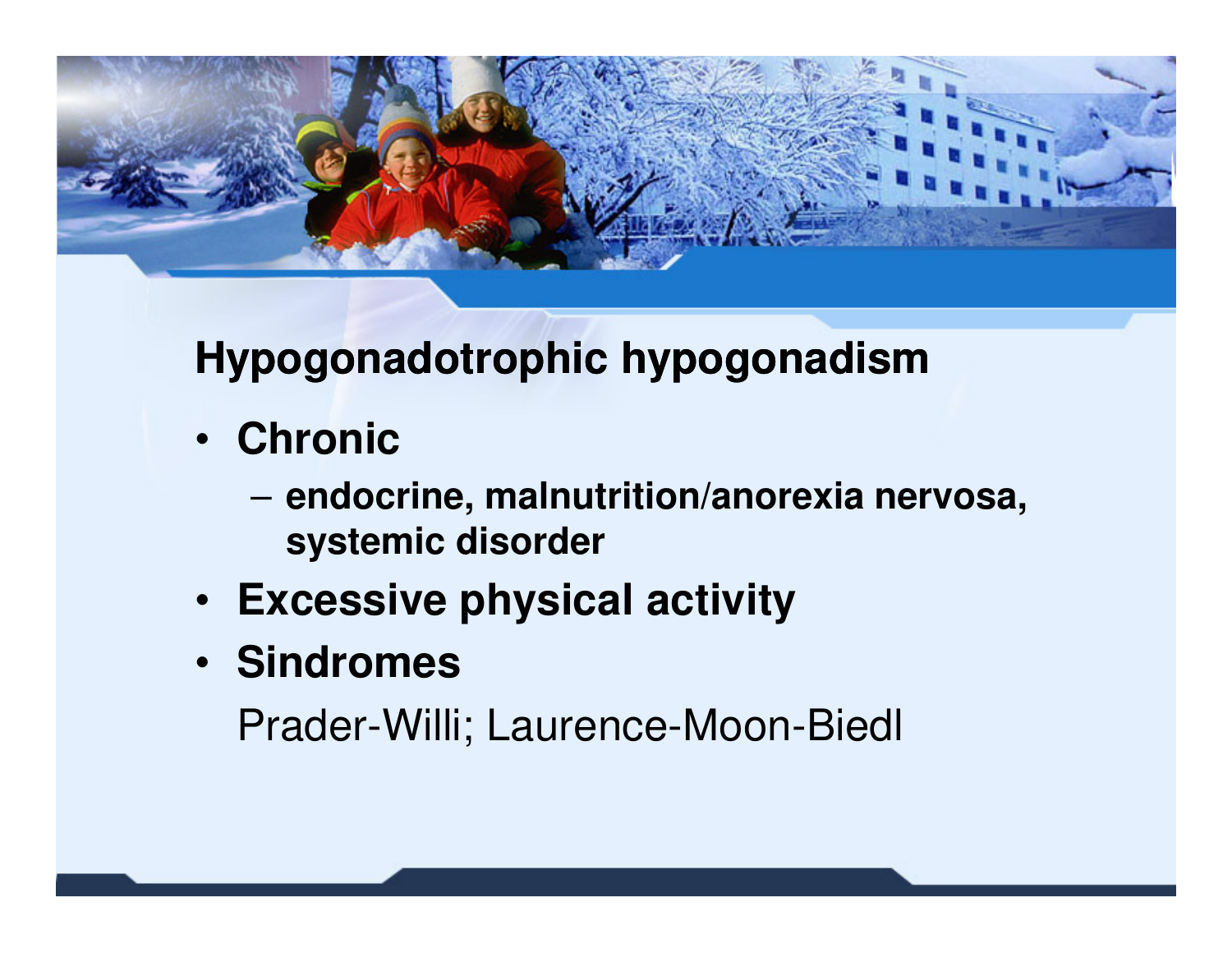

### **Management**

- History
- Physical examination
- Work up
- Therapy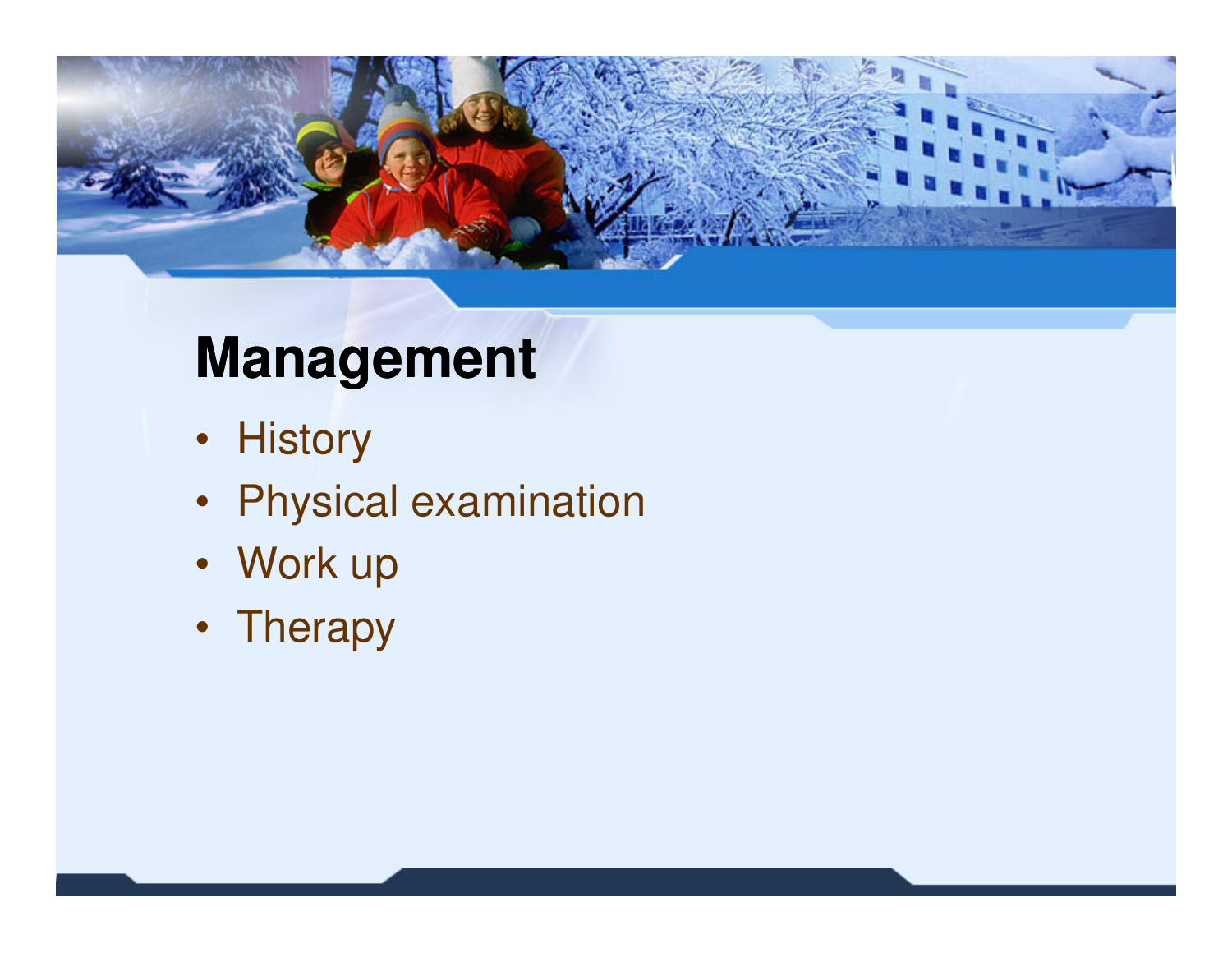

# **History**

- Family history of delayed puberty
- Growth and development data
- Previous disease and treatment
- Smelling function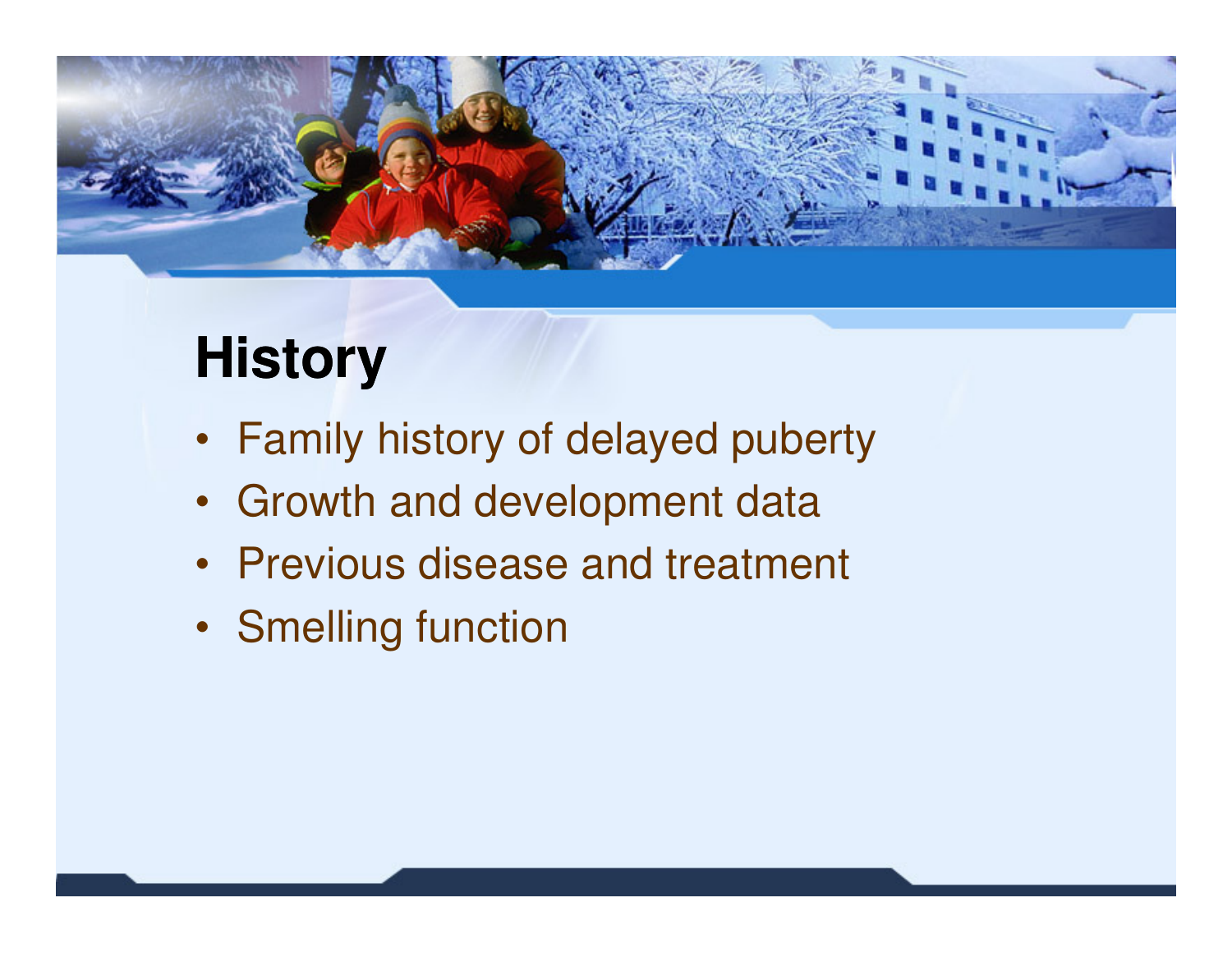

# **Physical examination**

- general Physical examination
- Neurologic examination (funduscopy)
- Antropometric (height, weight, upper and lower extremity ratio, rentang arm span)
- puberty stage
- Syndrome's characteristic (shoeth, obesity, mental retardation, *webbed neck* etc)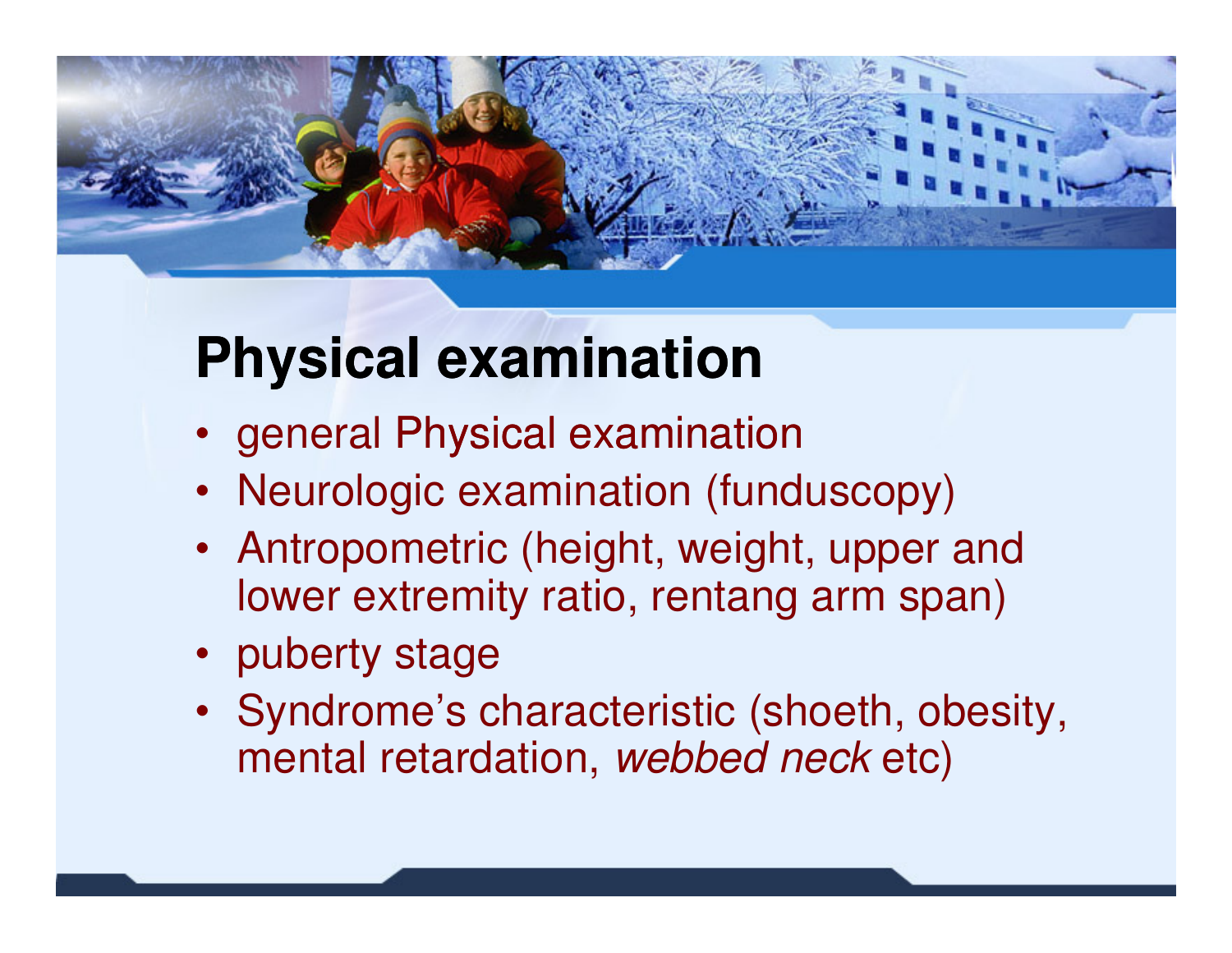

### **Work up**

- • **Imaging**:
	- **Bone age, head CT scan/MRI & internal genital USG (atas indikasi),**
- • **Hormonal** (basal/ GnRH test)
	- **LH,FSH,Prolactin, Estrogen or testosterone**
- $\bullet$  **Etc**
	- **chromosomal analysis (based on indication)**
	- **Smell function test**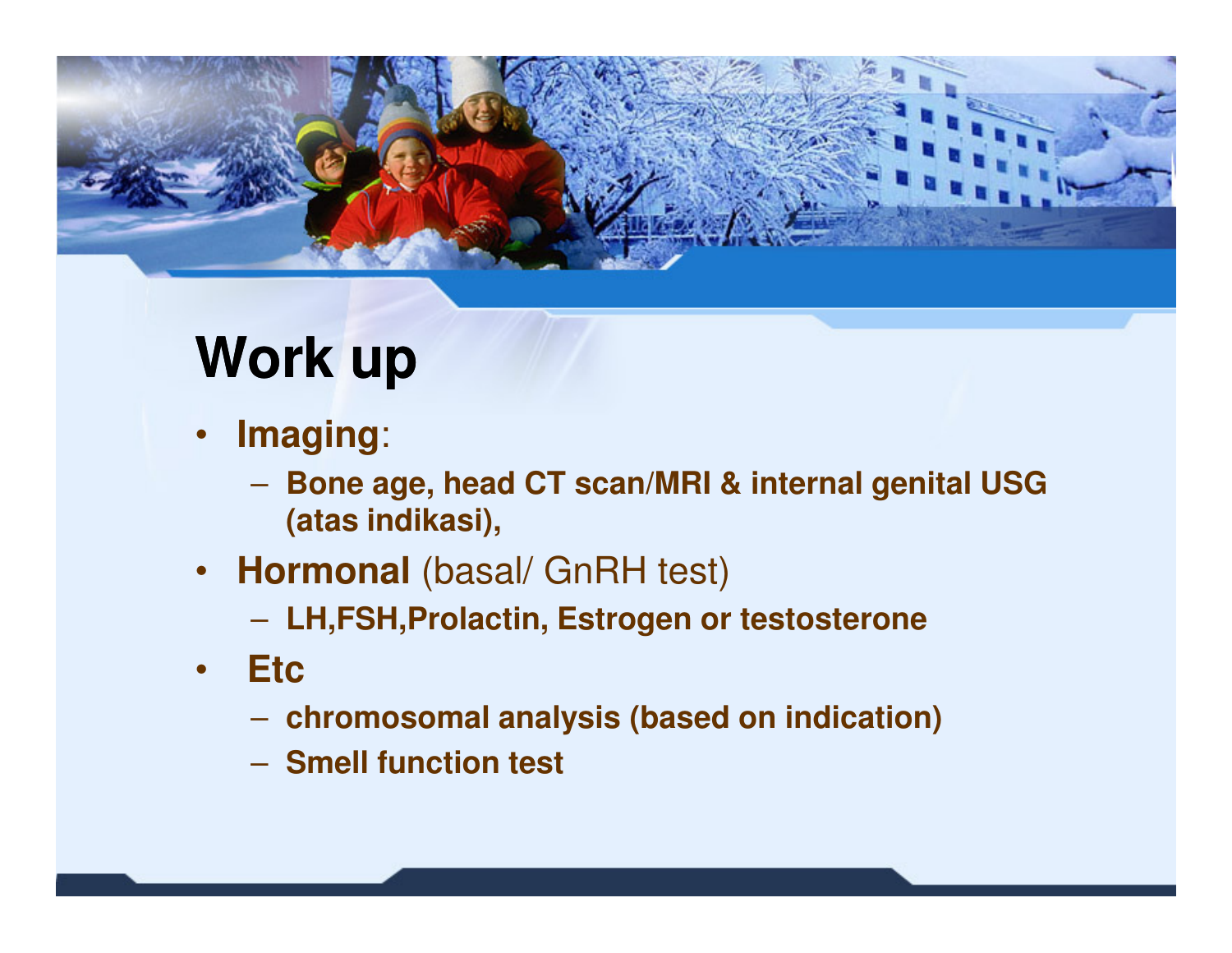

# **Therapy**

- **Based on etiology : thallasemia**
- **puberty induction**
	- **Sex steroid (testosteron, estrogen)**
	- gradual **:** 
		- Follow natural puberty development
		- Prevent early epiphiseal closure
- **fertility induction**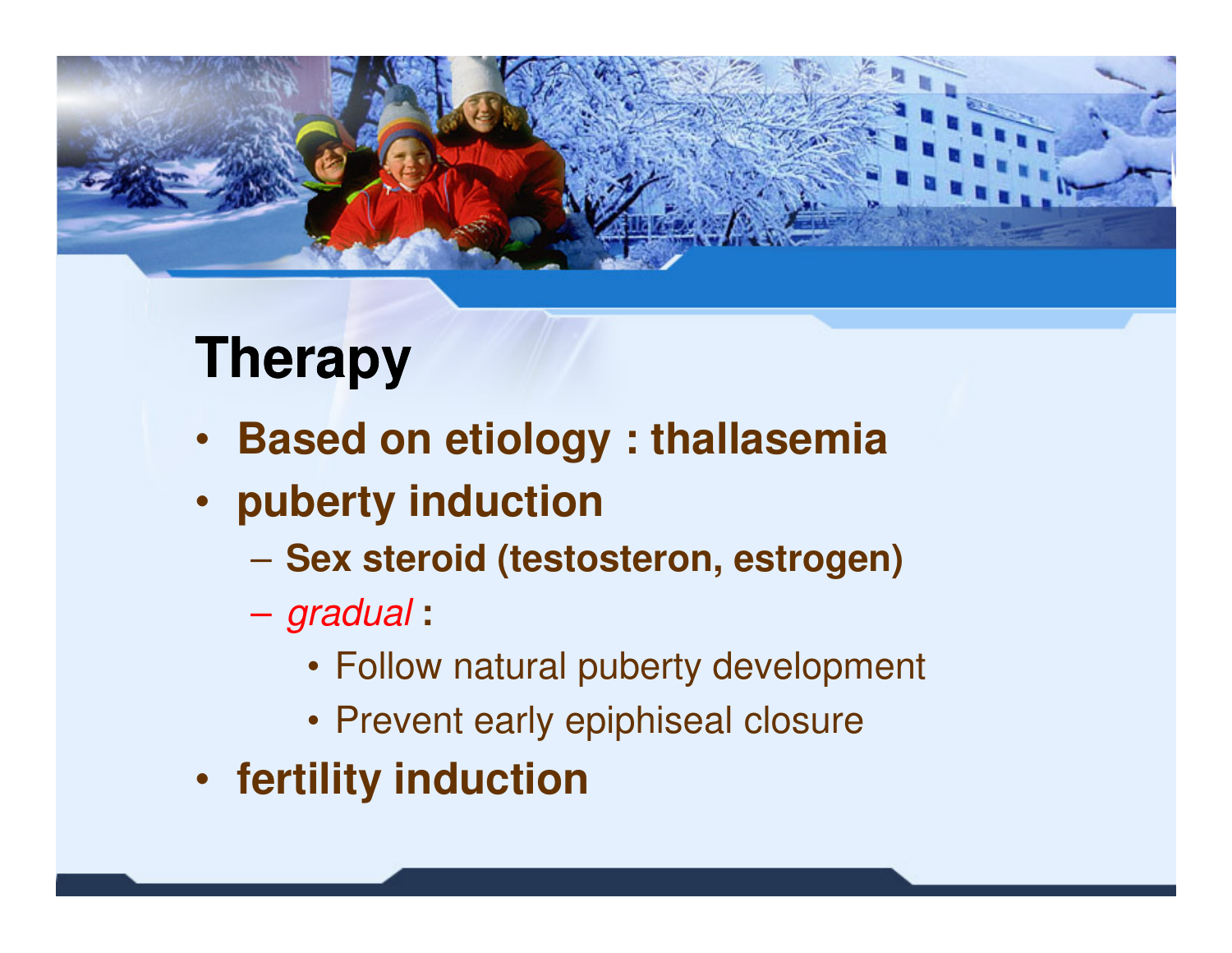

# **Conclusion**

- Mostly normal (constitutional delay of growth and puberty)
- Infertility etiology
- Puberty induction must be done gradually